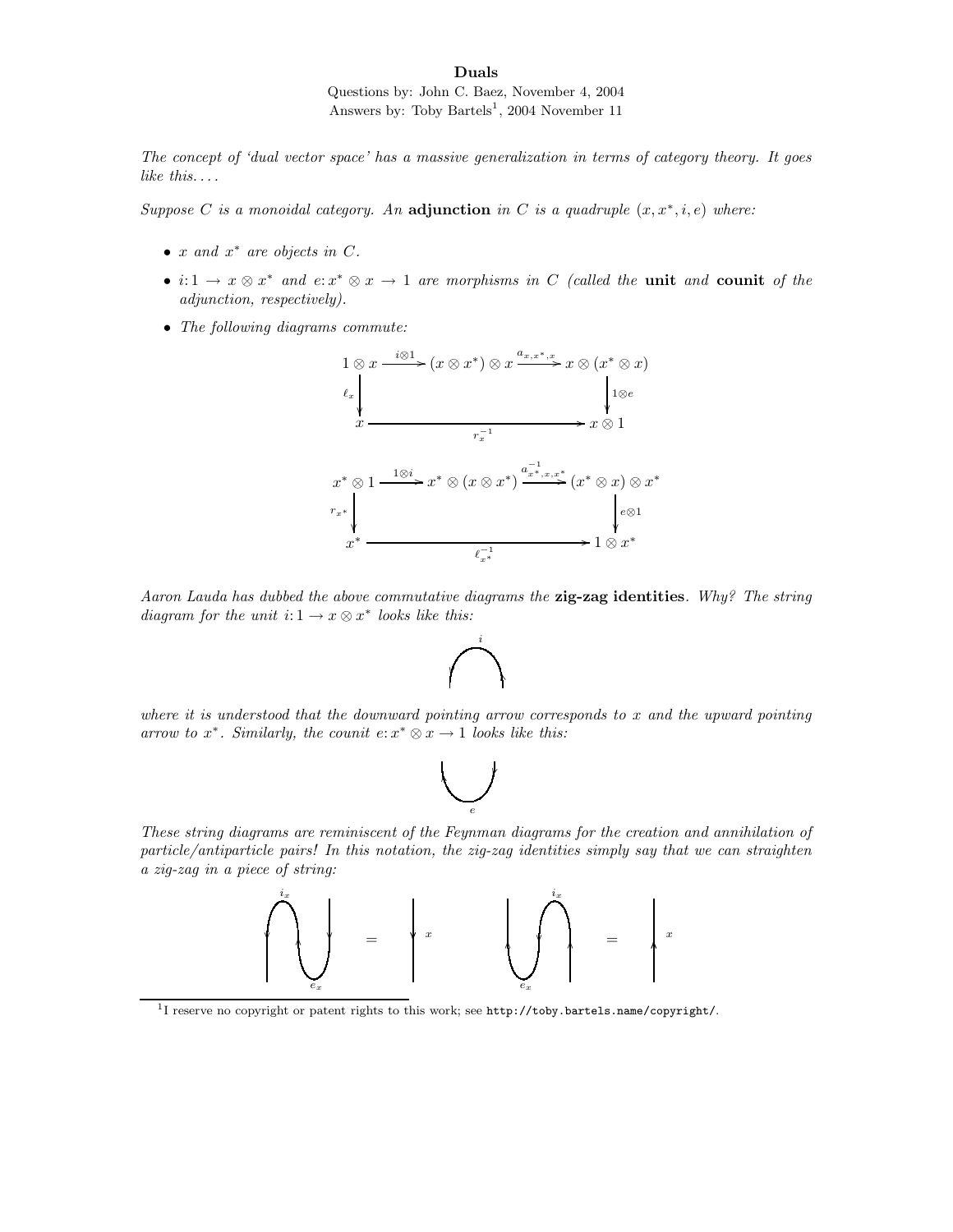1. The category  $Vect_k$  has finite-dimensional vector spaces over a fixed field k as its objects and linear maps between these as its morphisms. Vect becomes a monoidal category with the usual tensor product of vector spaces and with the unit object  $1 = k$ .

Suppose  $V \in \text{Vect}_k$  and  $V^*$  is its dual, i.e. the space of all linear maps  $f: V \to k$ . Define  $i_V: k \to$  $V \otimes V^* \cong \text{End}(V)$  by

$$
i_V(\alpha) = \alpha 1_V
$$

and define  $e_V: V^* \otimes V \to k$  by

$$
e_V(f \otimes v) = f(v).
$$

a. Show that  $(V, V^*, i_V, e_V)$  is an adjunction.

I just have to check the commutative diagrams. To identify End(V) with  $V \otimes V^*$ , let  $(e_i)_i$  be a basis of V, with the dual basis  $(e^i)_i$  of  $V^*$ ; then  $1_V$  is identified with  $\sum_i (e_i \otimes e^i)$ , which in turn is abbreviated  $e_i \otimes e^i$ . Thus  $i_V(\alpha) = \alpha e_i \otimes e^i$ .

Starting with  $\alpha \otimes v \in 1 \otimes V$ , I go around to the right to get  $\alpha (e_i \otimes e^i) \otimes v$ , then  $\alpha e_i \otimes (e^i \otimes v)$ , and then  $\alpha e_i \otimes v^i = \alpha v^i e_i \otimes 1 = \alpha \otimes 1$ , where the  $v^i$  are the components of v relative to the basis  $(e_i)_i$ . Going around to the left, I get  $\alpha v$  and then  $\alpha v \otimes 1$ . Thus, this diagram commutes.

Then starting with  $f \otimes \alpha \in V^* \otimes 1$ , I go around to the right to get  $\alpha f \otimes (e_i \otimes e^i)$ , then  $\alpha (f \otimes e_i) \otimes e^i$ and then  $\alpha f_i \otimes e^i = \alpha \otimes 1 \otimes f_i e^i = \alpha \otimes f$ , where the  $f^i$  are the components of f relative to the basis  $(e^{i})_{i}$ . Going around to the left, I get  $\alpha f$  and then  $\alpha \otimes f$ . Thus, this diagram also commutes.

Therefore, this is an adjunction.

b. What goes wrong when  $V$  is infinite-dimensional?

Now I can no longer identify  $End(V)$  with  $V \otimes V^*$ , so I can't define  $i_V$ . More specifically, there is still a monomorphism from  $V \otimes V^*$  to  $\text{End}(V)$ , but its image consists only of the operators of finite rank. Since  $1_V$  now has infinite rank, the construction fails.

In the above situation we often call  $V^*$  'the' dual of V, but one should be a bit careful. After all, the precise definition of 'linear map' depends on the definition of 'function', and different people use slightly different definitions of 'function' — for example, by saying a function is a set of ordered pairs, but using different definitions of 'ordered pair', such as Norbert Wiener's original 1914 definition  $(x, y) = \{\{\{x\}, \emptyset\}, \{\{y\}\}\}\$ , Kazimierz Kuratowski's more efficient 1921 definition  $(x, y) = \{\{x\}, \{x, y\}\}\$ , or his brother Zreimizak's 1922 definition  $(x, y) = \{\{y\}, \{y, x\}\}\$ . (Tragically, Kazimierz and Zreimizak killed each other in a foolish swordfight over this issue in 1923.)

So, if we were being incredibly nitpicky, we might call  $V^*$  'a' dual of V. The concept of adjunction makes this more precise, by saying exactly what a dual should be like  $-$  at least in the finitedimensional case. And the really nice thing is that we can prove that any two duals of the same object are isomorphic in a god-given way:

- 2. Suppose x is an object in the monoidal category C and  $(x, y, i, e)$  and  $(x, y', i', e')$  are adjunctions.
- a. Construct an isomorphism  $f: y \to y'$ .

$$
\left|\quad f\ \ :=\ \ \left|\ \bigcup_{e_x}^{i'_x}\right|\ \ \ \left|\ \ \left|f^{-1}\ \ :=\ \ \ \left|\ \bigcup_{e'_x}^{i_x}\right|\ \ \right|\ \ \ \left|\ \ \ \left|f^{-1}\ \ \left|f^{-1}\ \ \right|\ \ \ \left|\ \ \left|f^{-1}\ \ \left|f^{-1}\ \ \right|\ \ \ \left|\ \ \left|f^{-1}\ \ \left|f^{-1}\ \ \right|\ \ \ \left|\ f^{-1}\ \ \left|f^{-1}\ \ \right|\ \ \ \left|\ f^{-1}\ \ \left|f^{-1}\ \ \left|f^{-1}\ \ \left|f^{-1}\ \ \left|f^{-1}\ \ \right|\ \ \ \left|\ f^{-1}\ \ \left|f^{-1}\ \ \left|f^{-1}\ \ \left|f^{-1}\ \ \left|f^{-1}\ \ \left|f^{-1}\ \ \left|f^{-1}\ \ \left|f^{-1}\ \ \left|f^{-1}\ \ \left|f^{-1}\ \ \left|f^{-1}\ \ \left|f^{-1}\ \ \left|f^{-1}\ \ \left|f^{-1}\ \ \left|f^{-1}\ \ \left|f^{-1}\ \ \left|f^{-1}\ \ \left|f^{-1}\ \ \left|f^{-1}\ \ \left|f^{-1}\ \ \left|f^{-1}\ \ \left|f^{-1}\ \ \left|f^{-1}\ \ \left|f^{-1}\ \ \left|f^{-1}\ \ \left|f^{-1}\ \ \left|f^{-1}\ \ \left|f^{-1}\ \ \left|f^{-1}\ \ \left|f^{-1}\ \ \left|f^{-1}\ \ \left|f^{-1}\ \ \left|f^{-1}\ \ \left|f^{-1}\ \ \left|f^{-1}\ \ \left|f^{-1}\ \ \left|f^{-1}\ \ \left|f^{-1}\ \ \left|f^{-1}\ \ \left|f^{-1}\ \ \left|f^{-1}\ \ \left|f^{-1}\ \ \left|f^{-1}\ \ \left|f^{-1}\ \ \left|f^{-1}\ \ \left|f^{-1}\ \ \left|f^{-1}\ \ \left|f^{-1}\ \ \left|f^{-1}\ \ \left|f^{-1}\ \ \left|f^{-1}\ \ \left|f^{-1}\ \ \left|f^{-1}\ \ \left|f^{-1}\ \ \left|f^{-1}\ \ \left|f^{-1}\ \ \left|f^{-1}\ \ \left|f^{-1}\ \ \left|f^{-1}\ \ \left|f^{-1}\ \ \left|f^{-1}\ \ \left|f^{-1}\ \ \left|f^{-1}\ \ \left|f^{-1}\ \ \left|f^{-1}\ \ \left|f^{-1}\ \ \left|f^{-1}\ \ \left|f^{-1}\ \ \left|f^{-1
$$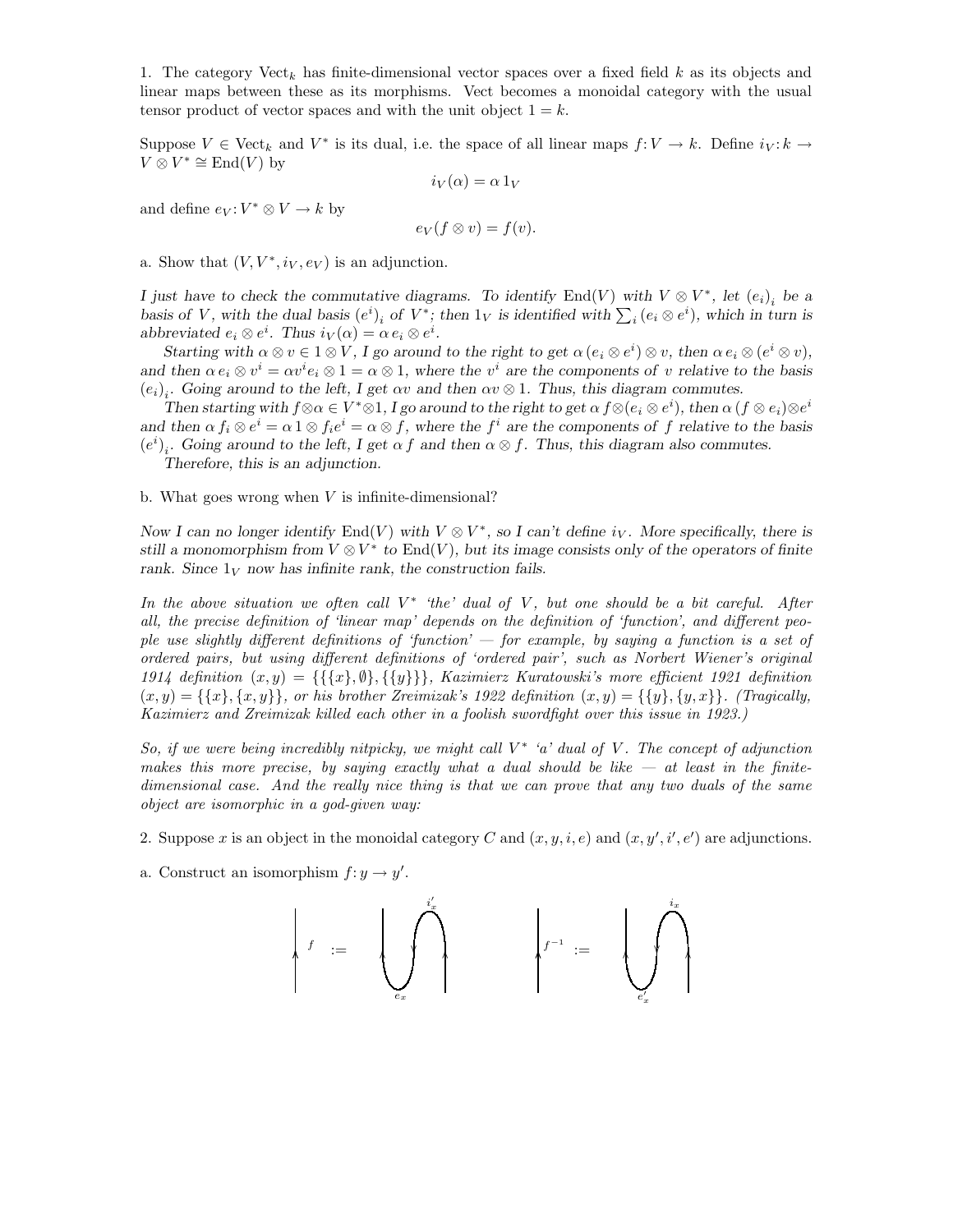

b. Describe the sense in which the isomorphism  $f: y \to y'$  makes  $(x, y, i, e)$  and  $(x, y', i', e')$  into isomorphic adjunctions.



(Hint: it's easiest to do these using string diagrams.)

This result means we're allowed to speak of 'the dual' of x as long as we use the word 'the' in its official category-theoretic sense. In set theory, we're allowed to speak of the element with some property whenever such an object exists and any two elements with this property are equal. In category theory, we're allowed to speak of the object equipped with some stuff whenever such an object exists and any two objects equipped with this stuff are isomorphic in a specified way.

Finally, let's show that monoidal functors automatically preserve duals of objects:

3. Suppose C and D are monoidal categories and  $F: C \to D$  is a monoidal functor. Show that if  $(x, y, i, e)$  is an adjunction in C, there is an adjunction in D making  $F(y)$  into the dual of  $F(x)$ .

Since F is a monoidal functor, it comes equipped with isomorphisms  $\Phi_{x,y}: F(x) \otimes_D F(y) \to F(x \otimes_C y)$ ,  $\Phi_{y,x}: F(y) \otimes_D F(x) \to F(y \otimes_C x)$ , and  $\phi: 1_D \to F(1_C)$ . Using these, let  $i_D: 1 \to F(x) \otimes F(y)$  be the composition  $\phi F(i) \Phi_{x,y}^{-1}$ , and let  $e_D: F(y) \otimes F(x) \to 1$  be  $\Phi_{y,x} F(e) \phi^{-1}$ .

Then this diagram commutes:

$$
\begin{array}{c}\n1 \otimes F(x) \xrightarrow{i_D \otimes 1} (F(x) \otimes F(y)) \otimes F(x) \xrightarrow{a_{F(x), F(y), F(x)}} F(x) \otimes (F(y) \otimes F(x)) \\
\downarrow^{e_{F(x)}} \downarrow^{e_{F(x)}} \\
F(x) \xrightarrow{r_{F(x)}^{-1}} & F(x) \otimes 1\n\end{array}
$$